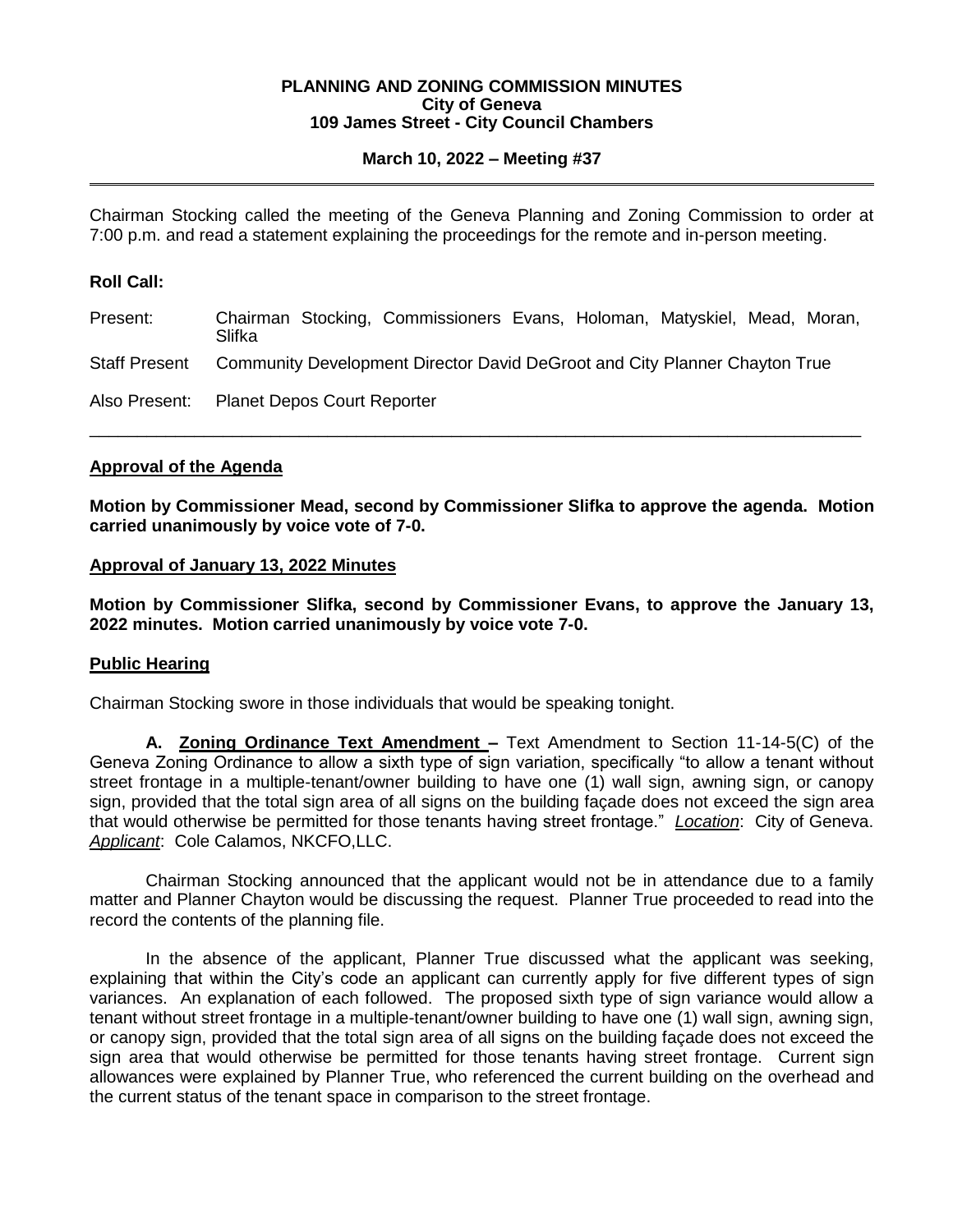Per Planner True, the current variation text appeared limited and the applicant, with the assistance of City staff, came forward with the proposed sign variance change. For this signage proposal, and any combination of sign, canopy, etc., the applicant would be allowed to go up to a total of 40 square feet (per tenant) on the frontage facade. Details were explained.

Responding to Commissioner Mead's concern, the sixth type of variation would not be able to increase from the 40 square feet per tenant. DeGroot explained to commissioners how the 40 sq. feet would be calculated. Further explanation followed by Director DeGroot on why the sixth variation was written the way it was in order to avoid future conflicts between interior tenants, the landlord/owner and those tenants who may have external signage. For this case, DeGroot pointed out the proposed signage was being placed on the building owner's frontage. Commissioner Evans' understanding was that it was the owner's risk to manage his/her building's signage, since the rights would go to the owner versus the tenant. However, Director DeGroot noted it was through the variation process. Upon commissioners asking who would apply for the variation – the tenant or the building owner – DeGroot explained it could be the tenant, with the owner's permission, to apply for the variation.

Other buildings that could experience similar instances were voiced by DeGroot and some by the commissioners. Commissioner Moran pointed out that almost every building on State Street had a second floor and nothing was stopping an owner on Third Street from dividing a tenant space, which he believed could be concern for a double increase in signage. He believed that was why the sixth variance was written the way it was. Director DeGroot concurred, voicing he had lengthy conversations with the applicant over the past year on this same topic. More dialog followed among the commissioners. Director DeGroot relayed how the 40 square foot maximum was a carry-over from the re-write of the sign code back in 2011-2012, in which he was a part, and it worked very well to date.

After much dialog and staff responding to a number of questions by the commissioners, the commissioners believed there was no detriment to the City and the burden came down to the building owner and how he/she managed the signage.

Chairman Stocking invited public comment. None was received.

**Motion by Commissioner Mead to close the public hearing. Second by Commissioner Evans. Roll call:** 

**Aye: Evans, Holomon, Slifka, Matyskiel, Mead, Moran Nay: None MOTION PASSED. VOTE: 6-0** 

**Motion by Commissioner Mead, second by Commissioner Matyskiel to approve text amendment to Section 11-14-5(C) of the Geneva Zoning Ordinance to allow a sixth type of sign variation, specifically "to allow a tenant without street frontage in a multiple-tenant/owner building to have one (1) wall sign, awning sign, or canopy sign, provided that the total sign area of all signs on the building façade does not exceed the sign area that would otherwise be permitted for those tenants having street frontage", subject to the findings of fact in staff's report. Roll call:** 

**Aye: Evans, Holoman, Slifka, Matyskiel Mead, Moran Nay: None MOTION PASSED. VOTE: 6-0** 

**B. Sign Variation – To allow a tenant without street frontage in a multiple-tenant/owner building to have one (1) wall sign upon the W. State Street building facade**. *Location*: 501 W. State Street. *Applicant*: Cole Calamos, NKCFO, LLC.

Planner Chayton True read into the record the contents of the planning file.